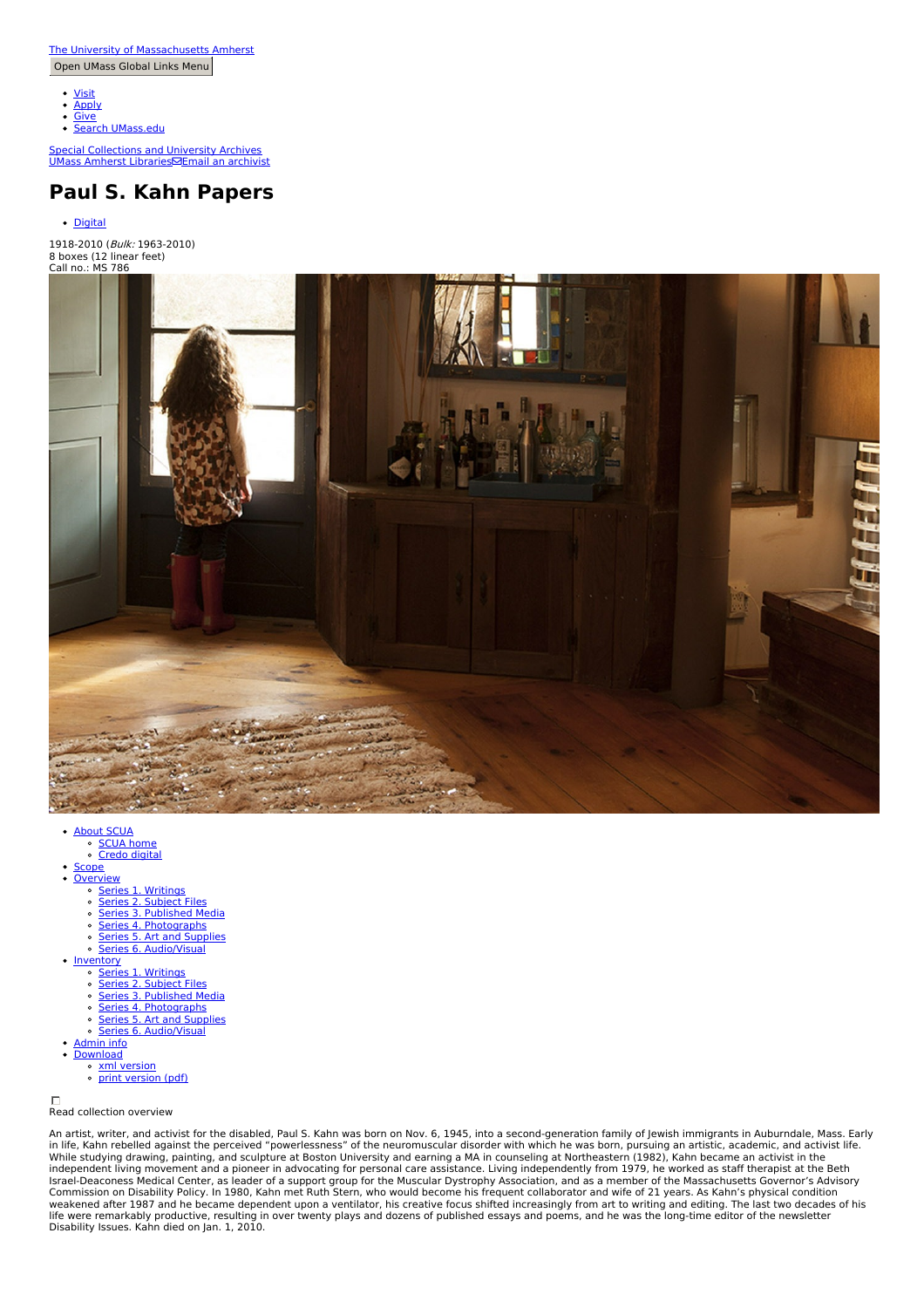Paul Kahn's papers are a reflection of the intensely creative life of a committed activist. The collection centers on Kahn's literary work, including manuscripts of his plays, essays, and poetry, but it includes numerous examples of his artwork and a number of home movies and tape recordings from his childhood.

See similar SCUA collections:

**[Disability](http://scua.library.umass.edu/umarmot/category/social-change/disability)** [Massachusetts](http://scua.library.umass.edu/umarmot/category/new-england/Massachusetts-east) (East) [Performing](http://scua.library.umass.edu/umarmot/category/literature-arts/performing-arts) arts **[Poetry](http://scua.library.umass.edu/umarmot/category/literature-arts/poetry)** Prose [writing](http://scua.library.umass.edu/umarmot/category/literature-arts/prose-writing)

## **Background on Science for the People**



Paul Stanley Kahn was born on November 6, 1945 to David and Bernice Kahn in a second-generation family of Jewish immigrants in Auburndale, Massachusetts. Early in life, Kahn was confined to a wheelchair due to muscular dystrophy. Kahn pursued an artistic, academic, and activist life. He rebelled against the perceived<br>"powerlessness" and the lack of choice given to him for being b people with disabilities in general, advocating for a better understanding of disabilities and the people who suffered from them. Kahn earned a Bachelor in Fine Arts<br>at Boston University (1967) and a MA in counseling at No Medical Center, as leader of a support group for the Muscular Dystrophy Association, and as a member of the Massachusetts Governor's Advisory Commission on Disability Policy. In 1980, Kahn met Ruth Stern. She became his frequent collaborator and wife of 21 years after they married in 1988. After Kahn's physical condition<br>had weakened and he became dependent upon a ventilator Disability Issues. Kahn died on January 1, 2010 at the age of 64.

## <span id="page-1-0"></span>**Scope of collection**

Paul Kahn's papers are a reflection of his intense artistic creativity and his passion in the movement for disabled rights. The collection centers on Kahn's written work,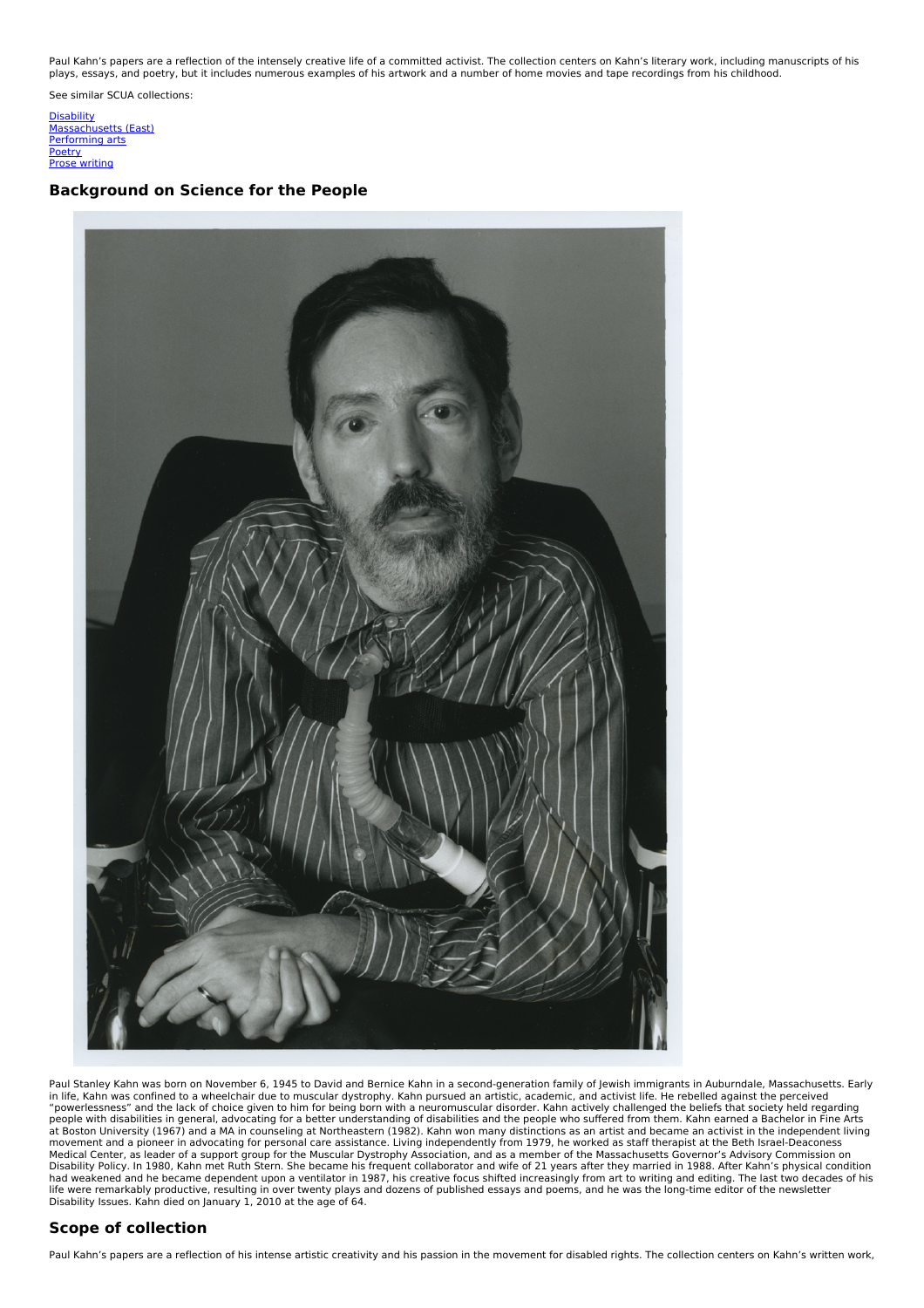including manuscripts of his plays, essays, poetry and other writings but it includes numerous examples of his artwork, personal items and a number of home movies and tape recordings from throughout his life.

The collection is organized into six series:

- **Series 1: Writings and [Research](#page-2-1)**
- <u>Series 2: [Subject](#page-2-2) Files</u><br>Series 3: [Published](#page-2-3) Media
- 
- Series 4: [Photographs](#page-2-3) Series 5: Art and [Supplies](#page-2-3)
- **Series 6: [Audiovisual](#page-2-3)**

#### <span id="page-2-0"></span>**Series descriptions**

## <span id="page-2-1"></span><u>Series 1. [Writings](#page-2-1)</u><br>1963-2010

Collection of articles, stories, letters, plays, poems, and notes written by Paul Kahn as well as materials related to his writings or used as research.

<span id="page-2-2"></span>Series 2. [Subject](#page-2-2) Files 1947-2008

Letters, calendars, playbills and other documents and items related to Kahn's personal life that were neither published nor written by him.

<span id="page-2-3"></span>Series 3. [Published](#page-2-3) Media ca.1977-2008

Series 3 contains published media related to, but not written by, Paul Kahn. This includes articles, books, and pamphlets.

<span id="page-2-4"></span>Series 4. [Photographs](#page-2-4) 1918-1998 1 boxes (1.25 linear feet)

Series 4 is a collection of photos of the Kahn family over the years.

#### <span id="page-2-5"></span>Series 5. Art and [Supplies](#page-2-5) 1979

2 boxes (2.5 linear feet)

Series 5 contains Kahn's artwork such as sculptures and drawings along with some of his art supplies. This includes sculptures, drawings and some art supplies.

<span id="page-2-6"></span>Series 6. [Audio/Visual](#page-2-6) 1947-1993 2 boxes (2.5 linear feet)

Series 6 contains film and audio reels, cassettes and picture slides. These contain pictures, videos and music of vacations and other events in the Kahn family.

### <span id="page-2-7"></span>**Inventory**

```
Series 1. Writings<br>1963-2010
Activism
undated
Box 1: 1
Advocacy: Healthcare and Disability Reform
1973-2001
Box 1: 2Annual Reports: Boston Center for Independent Living
1984-1985
Box 1: 3
Application Acceptances and Denials 1969-1976
Box 1: 4
Articles 2004
Box 1: 5
Art Sales
undated
Box 1: 6
Arts Hub
2007
Box 1: 7
Boston Center for Independent Living Inc. 1979
Box 1: 8
Boston University School of Fine Arts
ca.1967
Box 1: 9
Christianity
2004
Box 1: 10
Essays
undated
Box 1: 11
Handouts/Procedures 1979
Box 1: 12
Holocaust
ca.1998
Box 1: 13
Ibbetson St. Poetry
ca.2005
Box 1: 14
Inglis House Poetry
2005
Box 1: 15
Inglis House Poetry
2006, 2009
Box 1: 16
Inglis House Poetry
2007
Box 1: 17
Inglis House Poetry
2008
```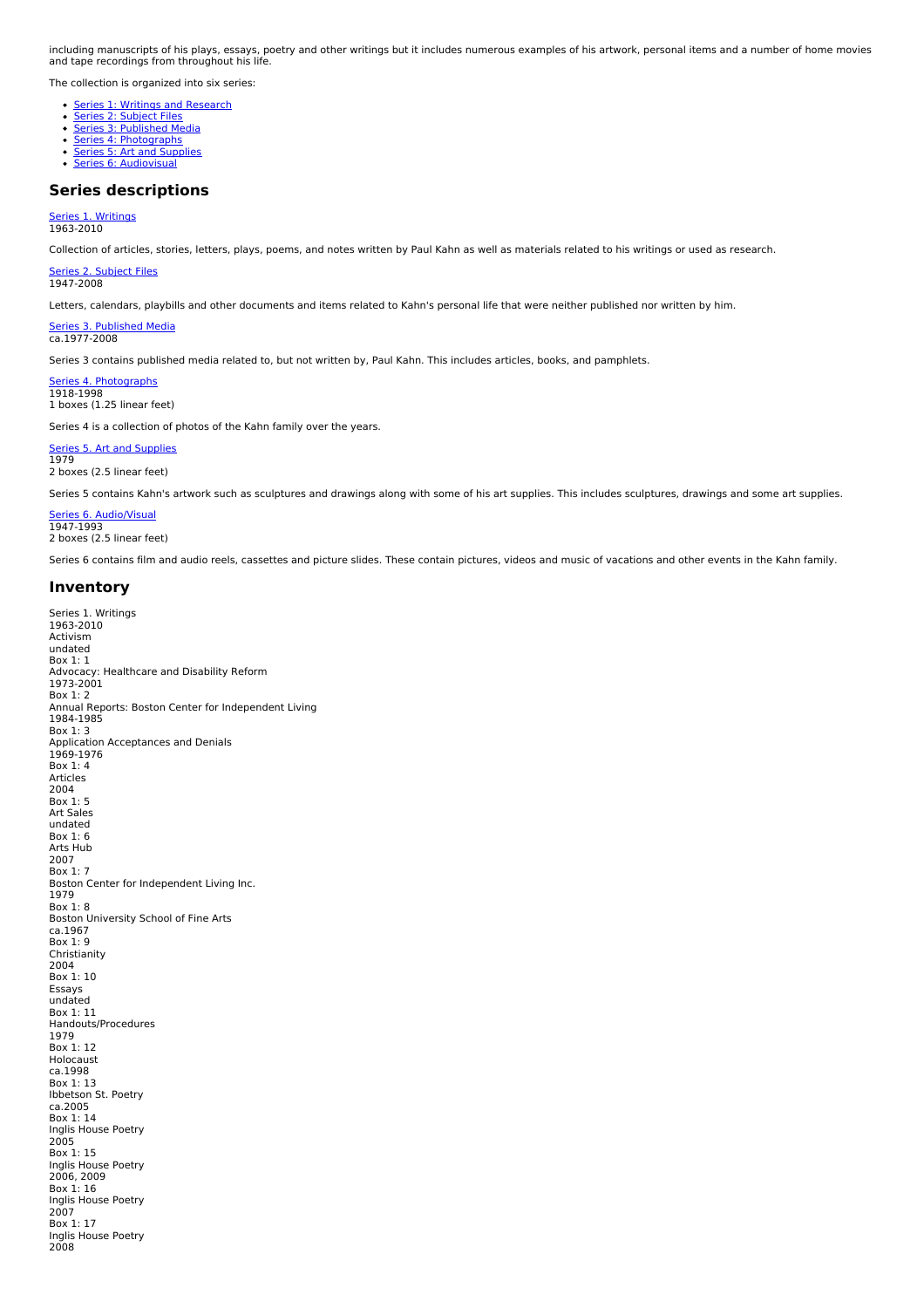Box 1: 18 Journal: Breath and Shadow 2004 Box 1: 19 Magazines: American Rehabilitation 1980 Box 1: 20 Magazines: Changing Men<br>1994 1994 Box 1: 21 Magazines: Exceptional Parent 1999 Box 1: 22 Magazines: New Mobility 2000 Box 1: 23 Magazines: New Mobility 2001, 2002 Box 1: 24 Magazines: New Mobility 2003 Box 1: 25 Magazines: New Mobility 2005-2007 Box 1: 26 Magazines: New Mobility 2010 Box 1: 27 Magazines: Quest MDA 2000 Box 1: 28 Magazines: The Humanist 2001 Box 1: 29 Magazines: UTNE Reader 2010 Box 1: 30 News Articles 1992 Box 1: 31 Newsclippings 1998-2008 Box 1: 32 Newsclippings: Kahn, Paul 1983 Box 1: 33 Newsletter: Access Expressed 1996 Box 1: 34 Newsletter: Afterimage 2001 Box 1: 35 Newsletter: Disability Issues 2007 Box 1: 36 Newsletter: Disability Issues 2008-2009 Box 1: 37 Newsletters: Rehab Review 1993 Box 1: 38 Newsletters: Rehab Update 1994-1996 Box 1: 39 Newsletters: Rehab Update 1997-1999 Box 1: 40 Newsletters: Roll Call 1984-1993 Box 1: 41 Newsletters: Together 1980 Box 1: 42 Notepads ca.1971-2000 Box 1: 43 Personal Care Assistant 1998, 1999  $Box 1: 44$ Play Drafts ca.1973 Box 1: 45 Plays: Abraham's Sacrifice 1990 Box 1: 46 Plays: Abraham's Sacrifice (Revised) 1996<br>Box 1: 47 Box 1: 47 Plays: Abraham's Sacrifice (Revised) 2003 Box 1: 48 Plays: Antarctica ca.2000 Box 1: 49 Plays: Camera Shy 1991 Box 1: 50 Plays: Camera Shy 1991 Box 1: 51 Plays: Carry That Weight 1993 Box 1: 52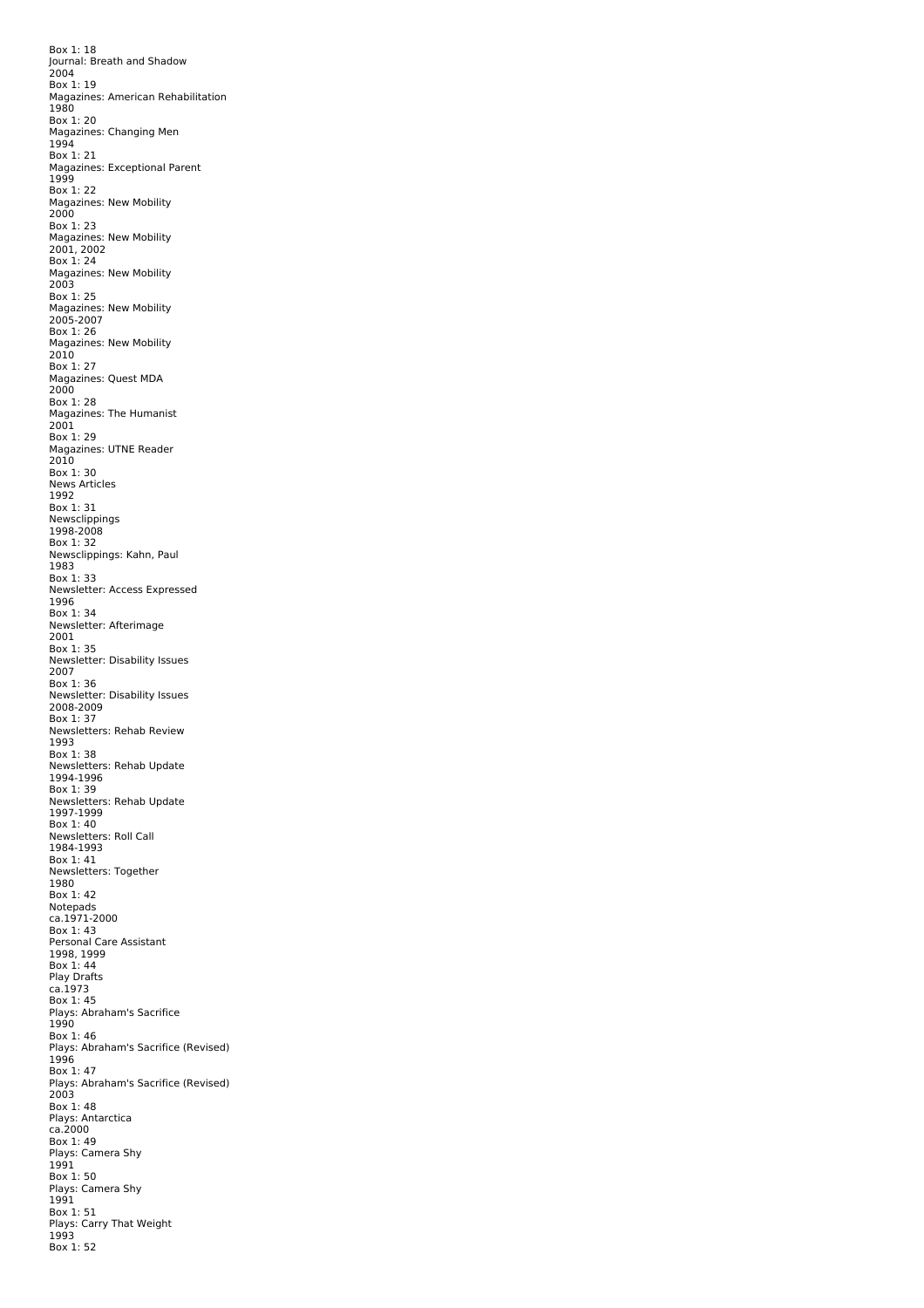Plays: Carry That Weight 1993 Box 1: 53 Plays: Carry That Weight (Revised)  $2004$ Box 1: 54 Plays: Connie's Great Escape 2000 Box 1: 55 Plays: Dead Men Don't Make Amends 1991 Box 1: 56 Plays: EEC Tommy 1996 Box 1: 57 Plays: Ethics of the Profession 2004 Box 1: 58 Plays: Ginsburg, Fisher of Souls ca.2000 Box 1: 59 Plays: God's Dwelling undated Box 1: 60 Plays: Hallelujah Halloween 1991 Box 1: 61 Plays: Halloween 1991 Box 2: 1 Plays: Halloween, Mon Amour 1988 Box 2: 2 Plays: Holocaust Threnody  $2002$ Box 2: 3 Plays: I.L. Peretz Adaptations ca.2000 Box 2: 4 Plays: In the Gray Zone ca.2000 Box 2: 5 Plays: Lenyushka ca.2000 Box 2: 6 Plays: Lucky 2000 Box 2: 7 Plays: Ranch on the Run ca.2000 Box 2: 8 Plays: Speechless<br>2004 Box 2: 9 Plays: The Making of Free Verse 2006 Box 2: 10 Plays: The Making of Free Verse 2006 Box 2: 11 Plays: The Making of Free Verse 2006 Box 2: 12 Plays: The Making of Free Verse 2006 Box 2: 13 Plays: The Making of Free Verse 2006 Box 2: 14 Plays: The Me in the Mirror 2000 Box 2: 15 Plays: The Me in the Mirror (notes)  $2000$ Box 2: 16 Plays: The Me in the Mirror (project) 1999 Box 2: 17 Plays: The Me in the Mirror (Updated)  $2000$ Box 2: 18 Plays: The Offer ca.2000 Box 2: 19 Plays: The Practice - A Matter of Trust 1999 Box 2: 20 Plays: The Practice - A Matter of Trust 1999 Box 2: 21 Plays: The Practice - A Matter of Trust 1999 Box 2: 22 Plays: The Sour Stench of Success ca.2000 Box 2: 23 Plays: Yiddish Stories Adaptations ca.2000 Box 2: 24 Playwriting Programs ca.1992-2009 Box 2: 25 Playwriting Programs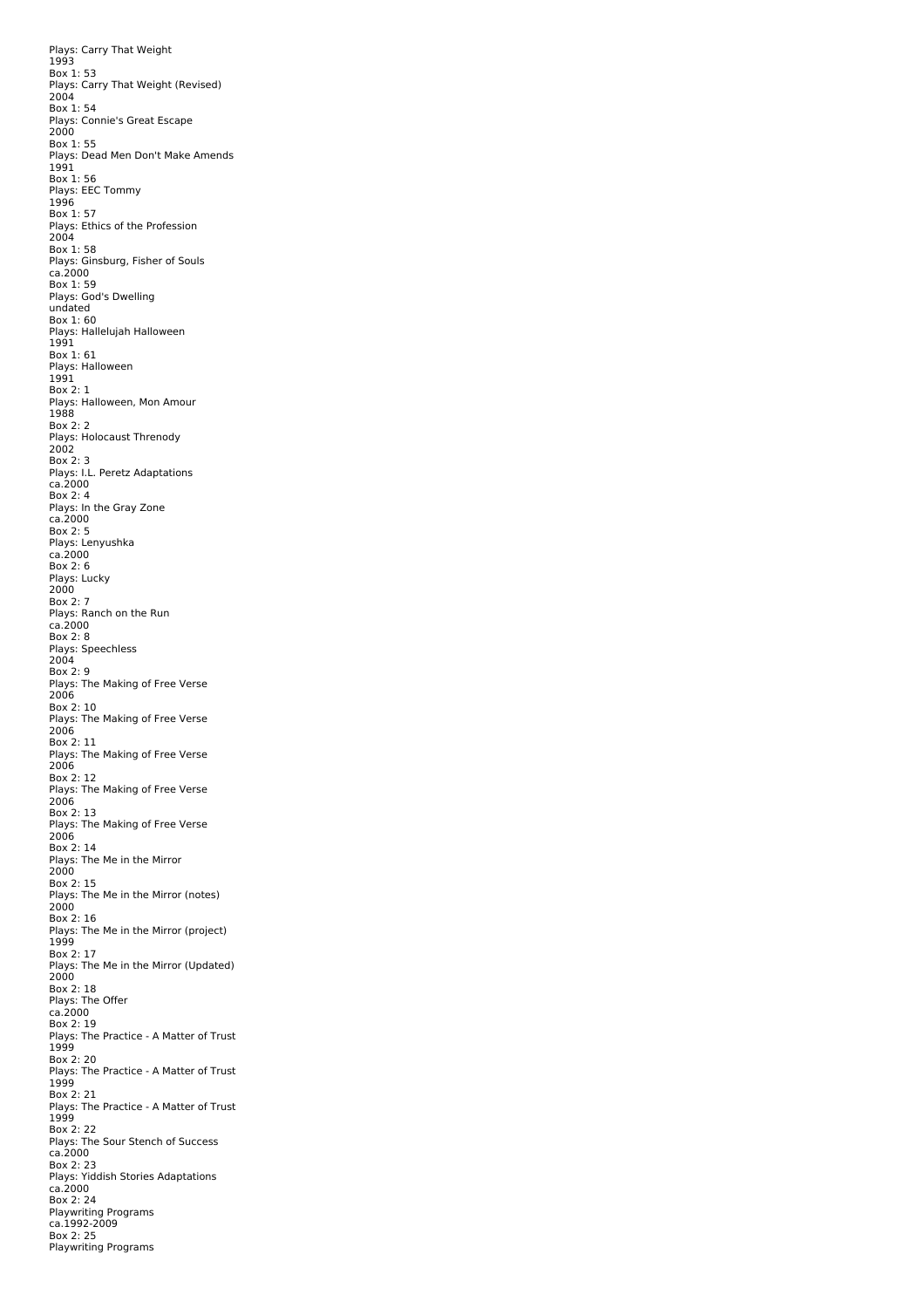ca.1994-2009 Box 2: 26 Playwriting Programs ca.1994-2009 Box 2: 27 Poems undated Box 2: 28 Record of Play Submissions 1990-1994 Box 2: 29 Resource Guide for MHS Students 1984 Box 2: 30 Resource: Children and Disabilities 1996 Box 2: 31 Resources: Children and Disabilities 1999 Box 2: 32 Resources: Children and Disabilities 1997, 1998 Box 3: 33 Sahara Poetry 2002 Box 2: 34 Sahara Poetry 2003 Box 2: 35 Stories: Extreme Measures 2000 Box 2: 36 Stories: The Deepening Fog ca.2008 Box 2: 37 "Teaching Tomorrow's Docs" Article<br>2003 Box 2: 38 Series 2. Subject Files<br>1947-2008 Advocacy 1983 Box 2: 39 BCIL Marie Feltin Award undated Box 4 Boston University Alumni Award 1989 Box 2: 40 Cat Calendars 1973, 1976 Box 2: 41 Certificates 1985-1997 Box 2: 42 Diplomas<br>1963-1978 Box 2: 43 Drawing Prints<br>1986 Box 2: 44 Email Correspondents<br>2004-2010 Box 2: 45 Governor' Advisory Commission 1999-2000 Box 2: 46 Grades/Awards/Recognitions 1967-1994 Box 2: 47 Identification 1968-1984 Box 2: 48 Interview Material by Paul undated Box 2: 49 Letters of Employment 1982-1986 Box 2: 50 Letters of Recommendation 1979 Box 2: 51 Letters to Paul 1974-1993 Box 2: 52 Kahn, Bernice and David: Financials ca.1963-1993 Box 2: 53 Kahn, Bernice and David: Financials ca.1963-1993 Box 3: 1 Kahn, David: M. A. Thesis 1947 Box 3: 2 Kahn, Paul: Biographies undated Box 3: 3 Kahn, Paul: Cards and Birthdays 1963-1996 Box 3: 4 Kahn, Paul: Funeral/Memorial 2010 Box 3: 5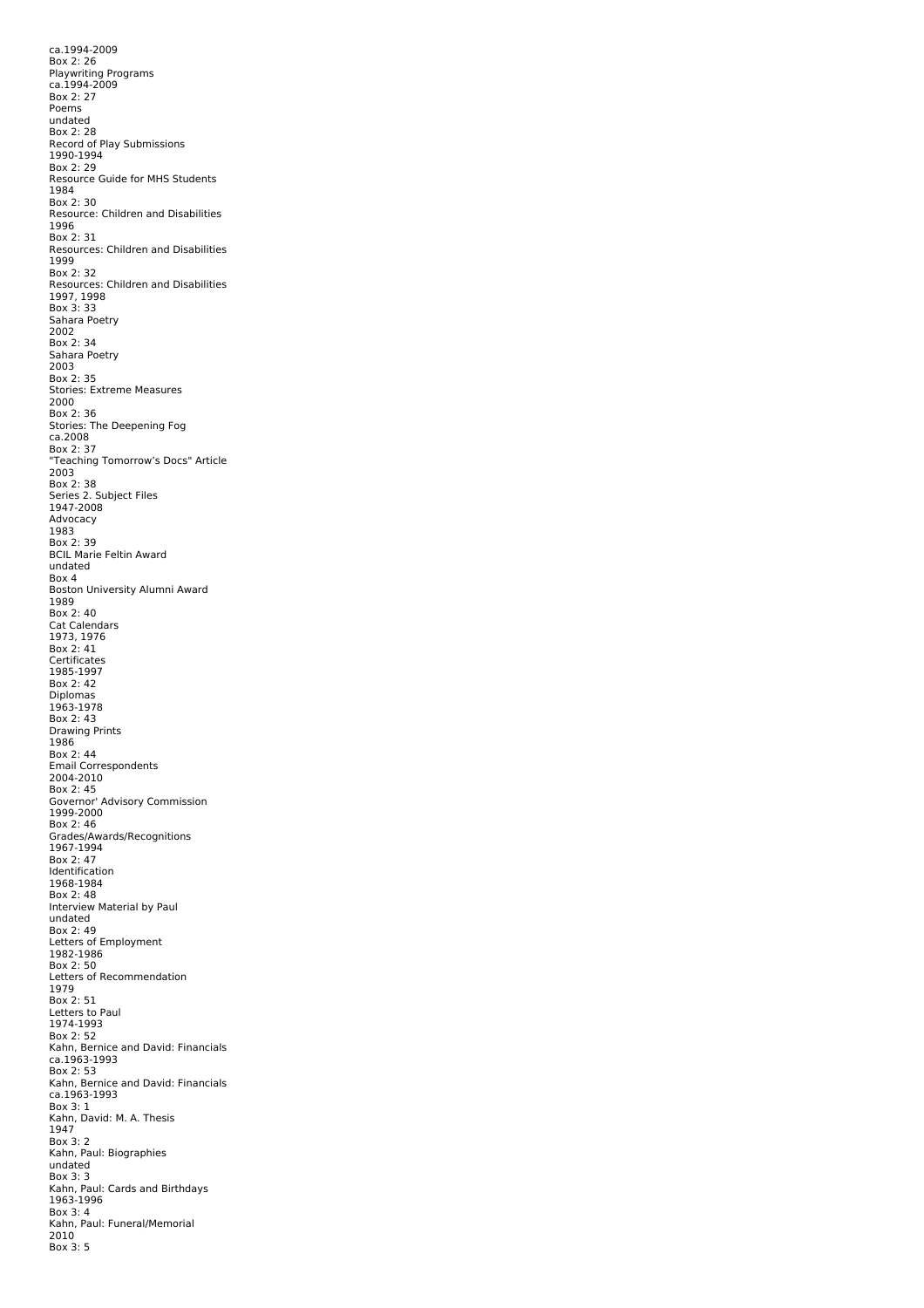Kahn, Paul and Ruth: Wedding 1988 Box 3: 6 Kuppers, Petras 2002 Box 3: 7 Making a Difference Award 1994 Box 4 Massachusetts Rehabilitation Commission undated Box 3: 8 Masters of Education 1982 Box 4 MDA Gold Star 1997  $Box<sub>4</sub>$ Medicaid Correspondence 1991 Box 3: 9 Medical Notes 2008 Box 3: 11 Medical Paperwork ca.1989 Box 3: 12 Medical Paperwork ca.1990 Box 3: 13 Medicaid Paperwork 1991-1992 Box 3: 10 Medicare Paperwork 1993 Box 3: 14 Northeastern University Disability Guide ca.1980 Box 3: 15 Outstanding Consumer Award 2007 Box 4 PCA Employment Exchange 1977 Box 3: 16 Playbills<br>2000-2001 Box 3: 17 Playbills<br>2003<br>Box 3: 18 Playbills<br>2004, 2005<br>Box 3: 19 Playbills<br>2006<br>Box 3: 20 Playbills 2007, 2008 Box 3: 21 Playbills: Festivals 2003 Box 3: 22 The Playwright's Center 2004 Box 3: 23 Programs for Disabled ca.1990 Box 3: 24 Programs: Night at the Pops 1985 Box 3: 25 Programs: Night at the Pops 1987, 1989 Box 3: 26 Programs: Talks/Panels/Exhibitions ca.1981 Box 3: 27 Programs: Theater<br>1994, 1995 Box 3: 28 Research: United Airline v. Sprague 1999 Box 3: 29 Rehab and Childhood Trauma 1999 Box 3: 30 Resources: Ventilators<br>2007 Box 3: 31 Resumes ca.1967-1995 Box 3: 32 Sexuality ca.1983 Box 3: 33 Sexuality 1983 Box 3: 34 Tracheotomy 1987 Box 3: 35 Vermont Studio Center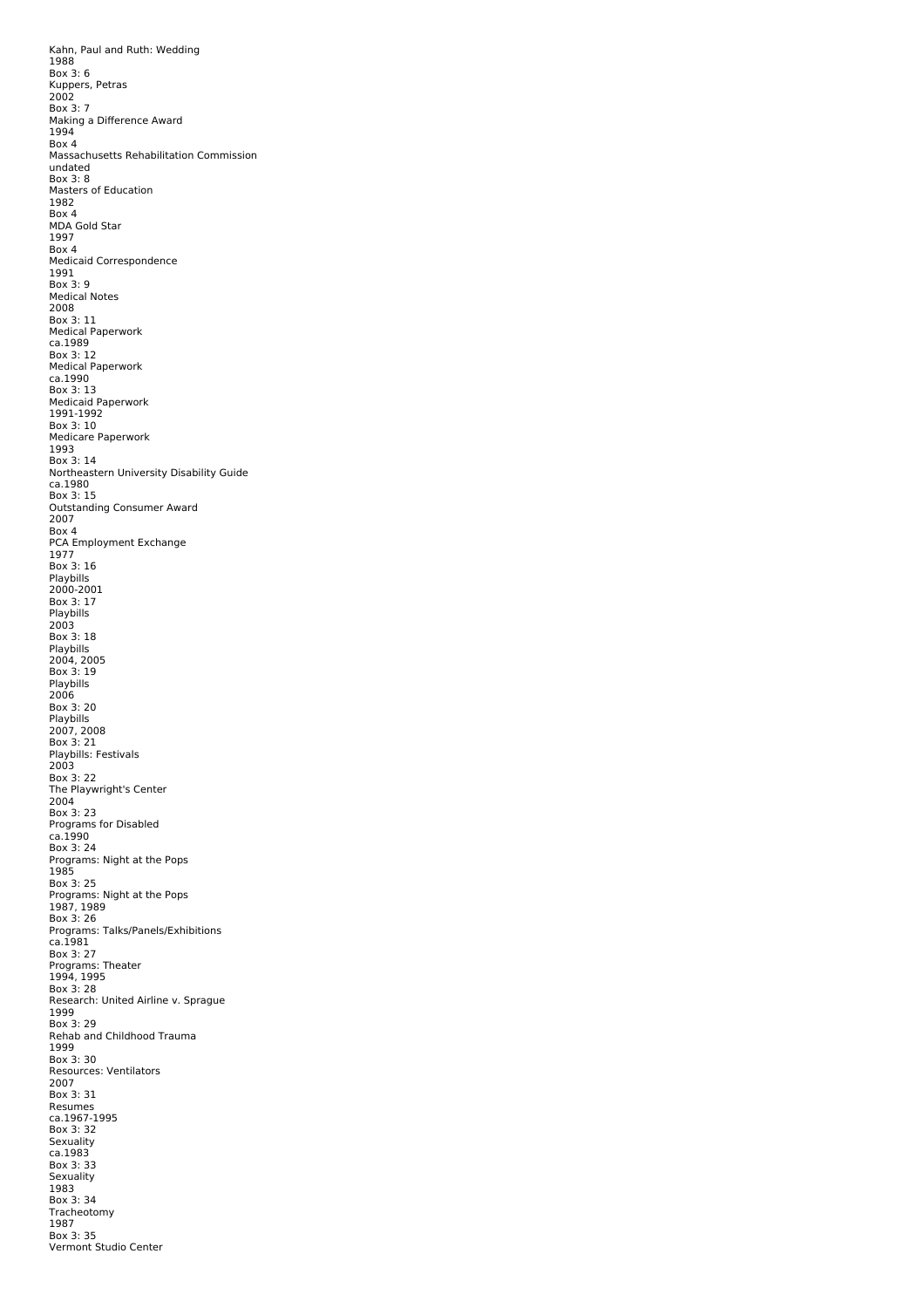undated Box 3: 26 Wills 1971, 1974 Box 3: 37 Series 3. Published Media 1977-2008 Annual Report: Mass Rehab Commission 2003 Box 3: 38 Annual Reports: Boston Center for Independent Living 1986, 1987 Box 3: 39 Articles about Paul 1977-1993 Box 3: 40 Arts Accessibility 1992 Box 3: 41 Arts Accessibility 1992 Box 3: 42 Boston Theater Marathon<br>2003 Box 3: 43 Calendar: Sister Kenny Institute<br>1978 Box 3: 44 Info Center for Individuals with Disabilities 1996 Box 3: 45 Magazines: Exceptional Parent 1997 Box 3: 46 Newsclippings: Medicaid 1990-1991 Box 1: 47 Newsletter: Disability Issues 2003-2004 Box 3: 48 Newsletter: Disability Issues 2005-2006 Box 3: 49 Newsletter: Partners for Disabled Youth 1998 Box 3: 50 PCA Manual 1983 Box 3: 51 Reading Lips 2008 Box 3: 52 Research on Neuromuscular Disorders undated Box 3: 53 Resources: ALS 1997 Box 3: 54 Resources: Art and Disability 1999 Box 3: 55 Resources: Brain Injury 1993 Box 3: 56 **Resources: Children and Disabilities** 1997 Box 3: 57 Resources: Disabilities 1997 Box 3: 58 Resources: German Dialect undated Box 3: 59 Sexuality ca.1981 Box 3: 60 Stories: Children and Disabilities 1995 Box 3: 61 Yiddish Tales ca.1990-2000 Box 3: 62 Series 4. Photographs 1918-1998 Abram's Family ca.1943-1998 Box 4: 1 Friends ca.1947-1993 Box 4: 2 Grandchildren ca.1963-1993 Box 4: 3 Grandchildren (2) ca.1963-1993 Box 4: 4 Headshots 1998 Box 4: 5 Kahn, Bernice: Retrospective at 80 1918-1998 Box 4: 6 Kahn, David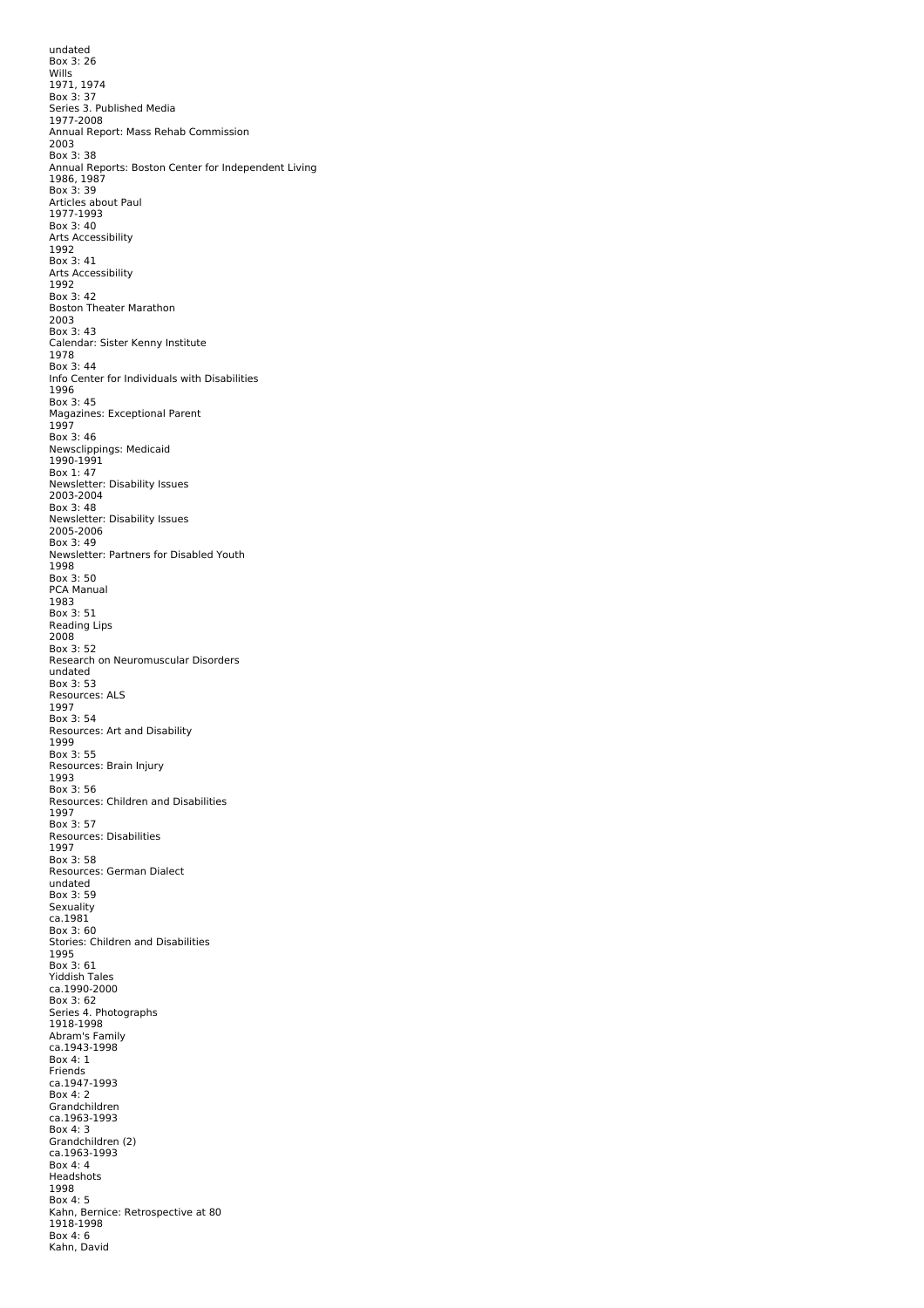undated Box 4: Kahn, David Kahn, David undated Box 4: 8 Kahn, David and Bernice undated Box 4: 9 Kahn, Paul: Views ca.1980 Box 4: 10 Kahn, Paul undated Box 4: 11 Kahn, Paul and Friends ca.1990 Box 4: 12 Kahn and Barnes: Family (1) 1977-1996 Box 4: 13 Kahn and Barnes: Family (2) 1961-1996 Box 4: 14 Photo Album (1) undated Box 4: 15 Photo Album (2) undated Box 4: 16 Photo Album (3) 1946-1958 Box 4: 17 Photo Album (4) 1940-1953 Box 4: 18 Photo Allbum (5) ca.1946-1956 Box 4: 19 Phot Album (6) 1944-1958 Box 4: 20 Photo Album (7) ca.1943-1958 Box 4: 21 Photo Album (8) 1948-1953 Box 4: 22 Photo Album (9) 1949-1953 Box 4: 23 Photo Album (10) 1947-1956 Box 4: 24 Photo Album (11) 1948-1956 Box 4: 25 Photo Album (12) 1954-1957 Box 4: 26 Photo Album (13) 1943-1957 Box 4: 27 Scenery and Houses<br>1938-1994 Box 4: 28 Series 5. Art and Supplies 1979 Fat Cat undated Clay sculpture titled Fat Cat Box 5 Galhat undated A clay sculpture title Galhat Box 5 Unnamed Sculpture (1) undated Clay sculpture of what looks like a Camel Box 5 Unnamed Sculpture (2) undated A clay sculpture of what looks like a head in a hat Box 5 Unnamed Sculpture(3) undated<br>Clay sculpture that looks like a person with horns<br>Box 5 Unnamed Sculpture (4) undated A clay sculpture of what looks like a ram's head Box 5 Bogart Poster 1979 Box 6: 1 Drawings undated Box 6: 2 Misc. Art Supply undated A small wooden stick wrapped in leather at the end with clay residue on it Box 6 Misc. Art Supply 2 undated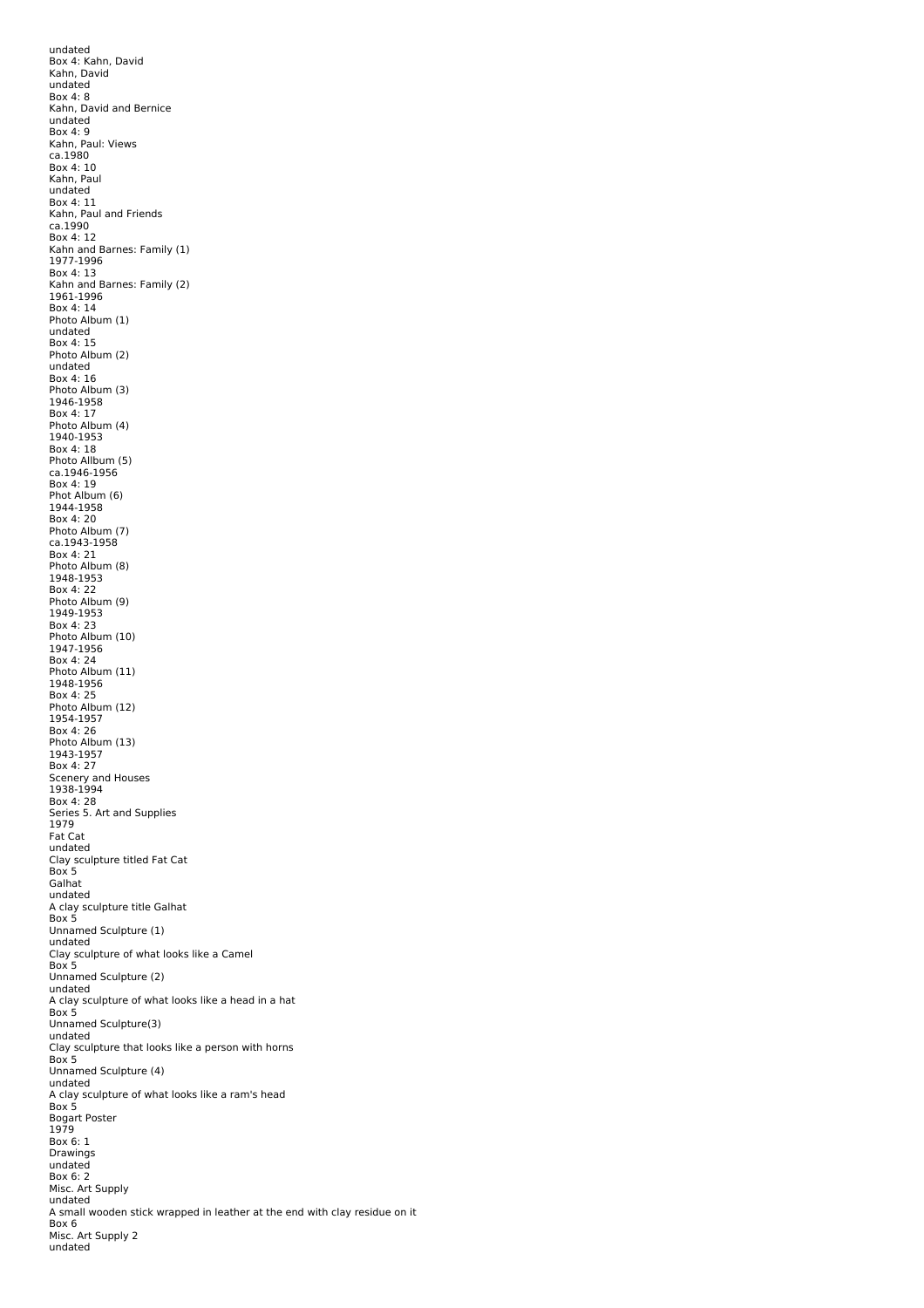A rectangular metal prism with wood around part of it Box 6 Sculpting Base undated A circular base for making clay sculptures with clay residue on it Box 6 Sculpting Supplies undated Tools used for carving and shaping small sculptures Box 6 Wood and Linoleum Block Cutting Set undated A professional set of steel cutters<br>Box 6 Wooden Mannequin undated A small wooden statue Box 6 Wooden Stick undated A thick wooden pole Box 6 Series 6. Audio/Visual 1947-1993 Paul Kahn Artist's Foundation 1989 Slides Box 7: 1 Phillips/Canada<br>1975-1987 Slides Box 7: 2 Egypt 1985 Slides Box 7: 3 Friends 1st Part undated 1/4 inch audio reel Box 7: 4 Biking-Cape and Vineyard/Nantucket 1974, 1978 16mm film reel Box 7: 5 Cape Cod undated 16mm film reel Box 7: 6 Canada<br>1958 16mm film reel Box 7: 7 Denmark 1978 16mm film reel Box 7: 8 France undated 16mm film reel Box 7: 9 Golden Anniversary-Parents Kahn 1963 16mm film reel Box 7: 10 Grads undated 16mm film reel Box 7: 11 Great Britain (1) 1968 16mm film reel Box 7: 12 Great Britain (2) 1968 16mm film reel Box 7: 13 Great Britain (3) 1968 16mm film reel Box 7: 14 Greece ca.1970 16mm film reel Box 7: 15 Hobbit 1968 16mm film reel Box 7: 16 Holland, Belgium, Switzerland 1964 16mm film reel Box 7: 17 Italy (1) undated 16mm film reel Box 7: 18 Italy (2) undated 16mm film reel Box 7: 19 Munich undated 16mm film reel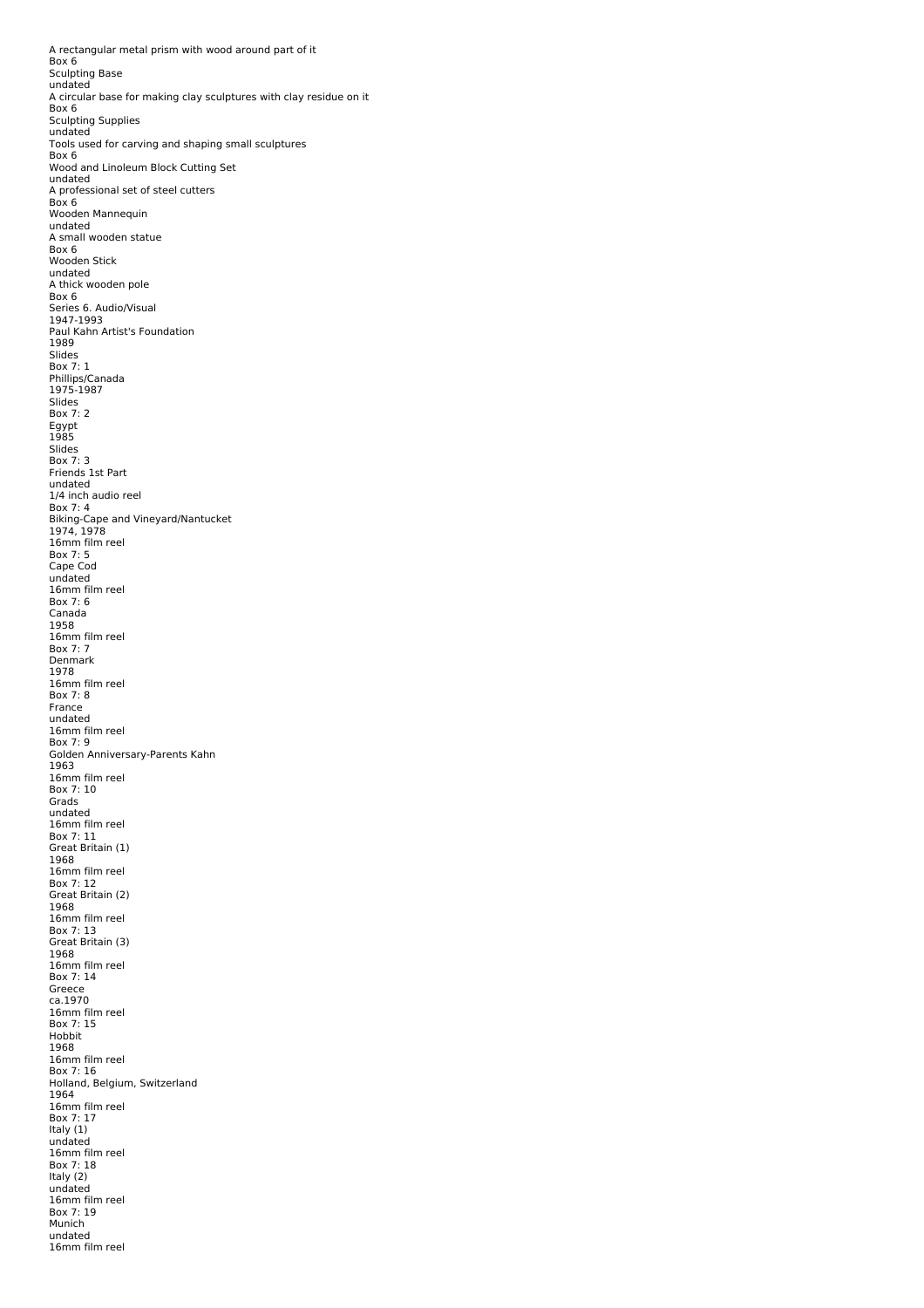Box 7: 20 Camera Magic ca.1947 16mm film reel Box 7: 21 Anniversary undated 1.5mm audio reel Box 7: 22 Chinatown 1961 1.5mm audio reel Box 7: 23 Europe undated 1.5mm audio reel Box 7: 24 P-Town undated 1.5mm audio reel Box 7: 25 China undated Audio cassette<br>Box 7: 26 Curran Litch undated Audio cassette Box 7: 27 China (1) undated 8mm video cassette Box 7: 28 China (2) undated 8mm video cassette<br>Box 7: 29 Ist City undated 8mm video cassette<br>Box 7: 30 Museum, Palaces, Wedding and Boston Chorus and Golden Horn undated 8mm video cassette Box 7: 31 NY Horton Country, Disability Pride Day, Paul and Ruth Seder, NC, Inventory 1991-1992 8mm video cassette Box 7: 32 PR undated 8mm video cassette<br>Box 7: 33 PR: Night Club Turkish Music undated 8mm video cassette Box 7: 34 Children 1st Part undated 1/4 inch audio reel Box 8: 1 Chorus Line undated 5" audio reel Box 8: 2 Europe 1964 1.5mm audio reel Box 8: 3 Friends and Great Britain undated 5" audio reel Box 8: 4 Italy and Mexico undated 5" audio reel Box 8: 5 Have-Nots Art Work 1988 Slides Box 8: 6 Padua undated 8mm video cassette Box 8: 7 Saudi Arabia, WTC, Bos., Chinese Music, Newton Library, NH Village Day, NC Greenham, Farmer's Market Newton undated 8mm video cassette<br>Box 8: 8 Umass Grad, Oriental, Mod Dancing, Chinatown, Ralph's 70th, Portuguese, Chinese Esplanade, Edward's 50th, Question #3 Rally undated 8mm video cassette Box 8: 9 Williamsburg, VA ca.1993 8mm video cassette Box 8: 10 Mexico (Music Only) 1968 7" audio reel Box 8: 11 7" audio reel undated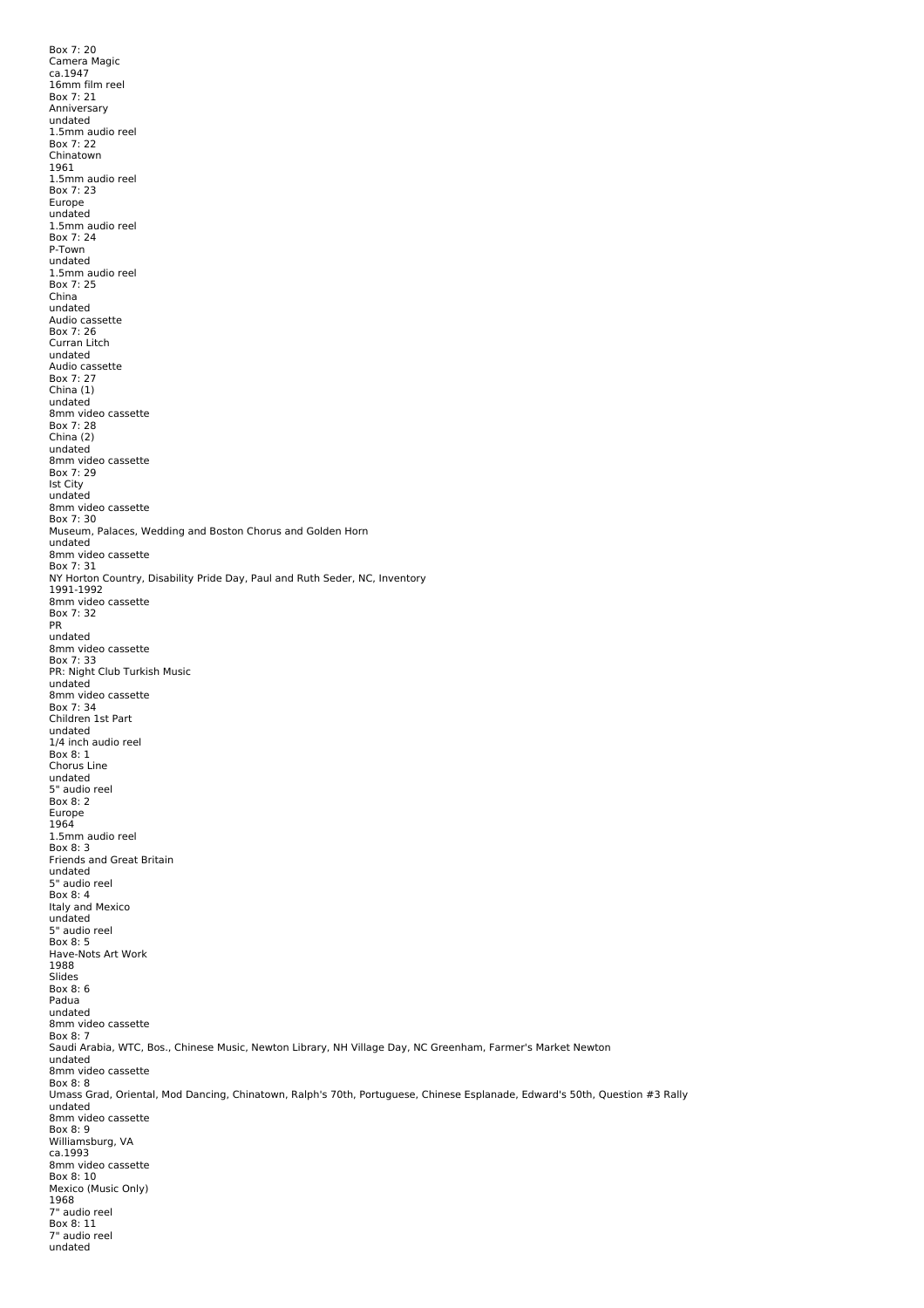Norway, Denmark, Sweden, Hawaii, China<br>Box 8: 12 Turkey 1989 7" audio reel Box 8: 13 Abend Picnic undated 16mm film reel Box 8: 14 Anniversary undated 16mm film reel Box 8: 15 Kahn, David Movie Film undated 16mm film reel Box 8: 16 Paul K undated 16mm film reel Box 8: 17 Video Head Cleaning Cassette undated Cleaning cassette<br>Box 8: 18 Norway undated 16mm film reel Box 8: 19 Paul and Sharon undated 16mm film reel Box 8: 20 P-Town (1) undated 16mm film reel Box 8: 21 P-Town (2) 1968 16mm film reel Box 8: 22 Southwest Indians undated 16mm film reel Box 8: 23 Spain undated 16mm film reel Box 8: 24 Sweden undated 16mm film reel Box 8: 25

## <span id="page-11-0"></span>**Administrative information**

#### **Access**

The collection is open for research.

#### **Provenance**

Gift of Ruth Kahn, July 2013.

#### **Digitized content**

Selected material from the Paul S. Kahn Papers is available online through [Credo](http://credo.library.umass.edu/view/collection/mums786).

#### **Processing Information**

Processed by Kiara Raposa, 2019 and Sebastian Rieckehoff-Strong, 2021.

### **Language:**

English

#### **Copyright and Use (More [information](http://scua.library.umass.edu/umarmot/?page_id=690) )**

Cite as: Paul S. Kahn Papers (MS 786). Special Collections and University Archives, University of Massachusetts Amherst Libraries.

#### **Search terms**

#### **Subjects**

People with disabilities and the arts People with disabilities--Civil rights

## **Contributors**

- Paul S. Kahn [main entry]
- Kahn, Paul S.

#### **Genres and formats**

Paintings (Visual works)

## **Link to similar SCUA collections**

[Disability](http://scua.library.umass.edu/umarmot/category/social-change/disability) [Massachusetts](http://scua.library.umass.edu/umarmot/category/new-england/Massachusetts-east) (East)